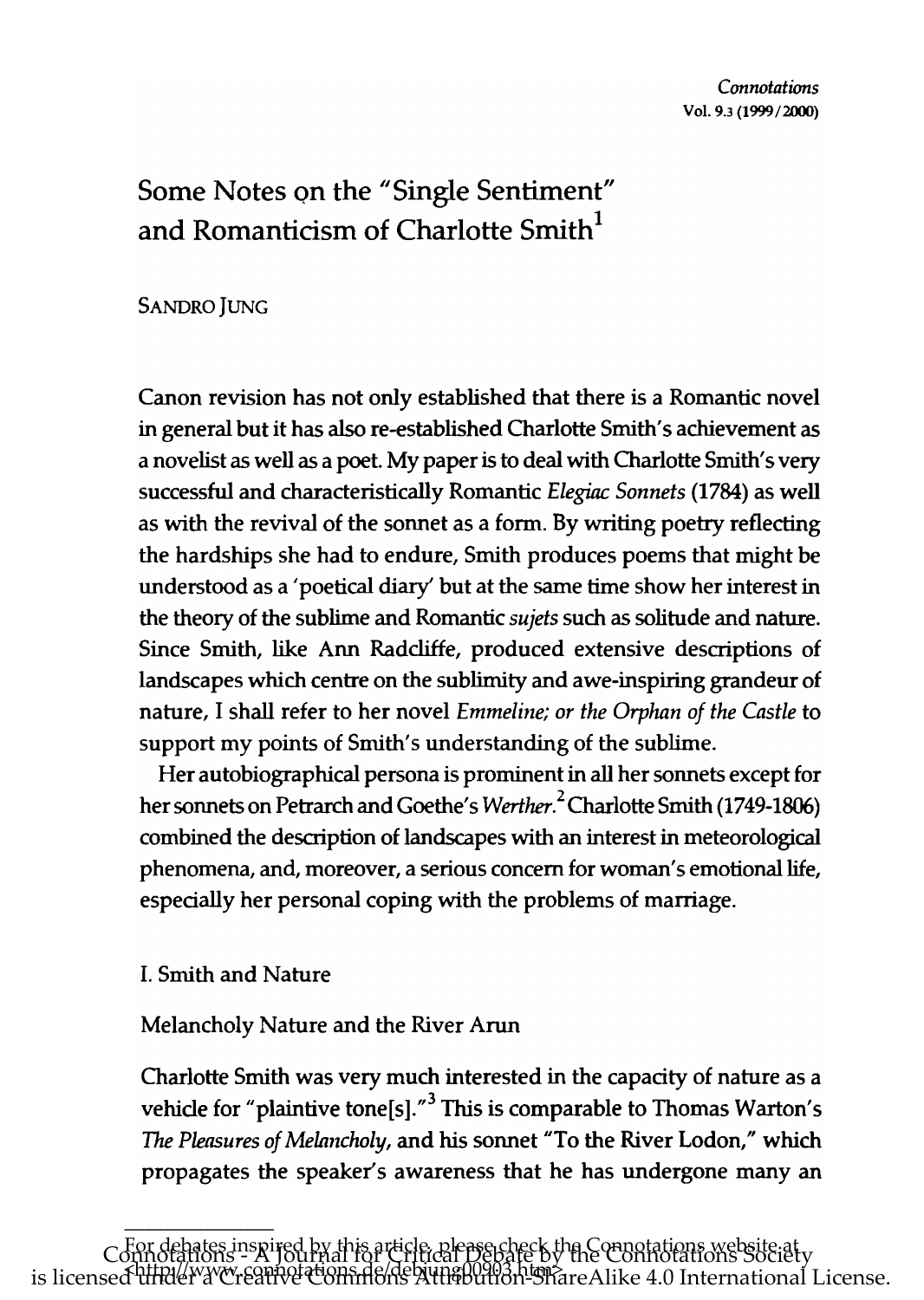unpleasant situation, that he has run "a weary race"<sup>4</sup> since he last frequented the banks of the Lodon but that he has succeeded in re-animating his recollections and impressions first received on visiting the Lodon which now console him and bring back to him the impression of youthly pleasures and happiness.

The preface to the sixth edition of *Elegiac Sonnets* alludes to and thematises Smith's personal hardships which induced her to strike the "chords of the melancholy lyre":

I wrote mournfully because I was unhappy-And I have unfortunately no reason yet, though nine years have since elapsed, to change my tone.<sup>5</sup>

Her writing poetry is not merely the result of her serious financial difficulties, or her fear to suffer persecution by her creditors, but it also reflects an escapist element in that she attempts to flee to a world of harmonious melancholy which is so dear to her. Her "extreme depression of spirit"<sup>6</sup> and her need to provide for her children have worn out her health, so that she sees the necessity of defending herself against those who have been responsible for her "pecuniary distress."<sup>7</sup> W. L. Renwick goes even so far as to say that "her strong sense of grievance dictat[ed] her theme<sup>"8</sup> and that therefore the term "elegiac" is completely justified. "Many of Smith's poems might well be called elegiac because the protagonist looks to death as an end to a helplessly sorrowful life."<sup>9</sup> Smith, however, departs from the common elegiac stanza<sup>10</sup> although she preserves the iambic pentameter of it. Her sonnets-far from following the tradition of love poetry in sonnet form-are mostly in a "mournful and pensive style $n^{11}$  and attempt to convey one "single sentiment,"<sup>12</sup> either that of the *Angstlust* of the sublime or the personal unhappiness of the persona. How touching her "appeal to the emotions [of her readers] by the method of suggestion"<sup>13</sup> was is expressed in contemporary reviews whose writers hope that the sorrows depicted in Smith's sonnets are merely fictitious. And since the "financial and marital problems behind her habitual gloom were not at first explained, [...] reviewers tended to be both sympathetic to, and worried by, her melancholy. $1<sup>14</sup>$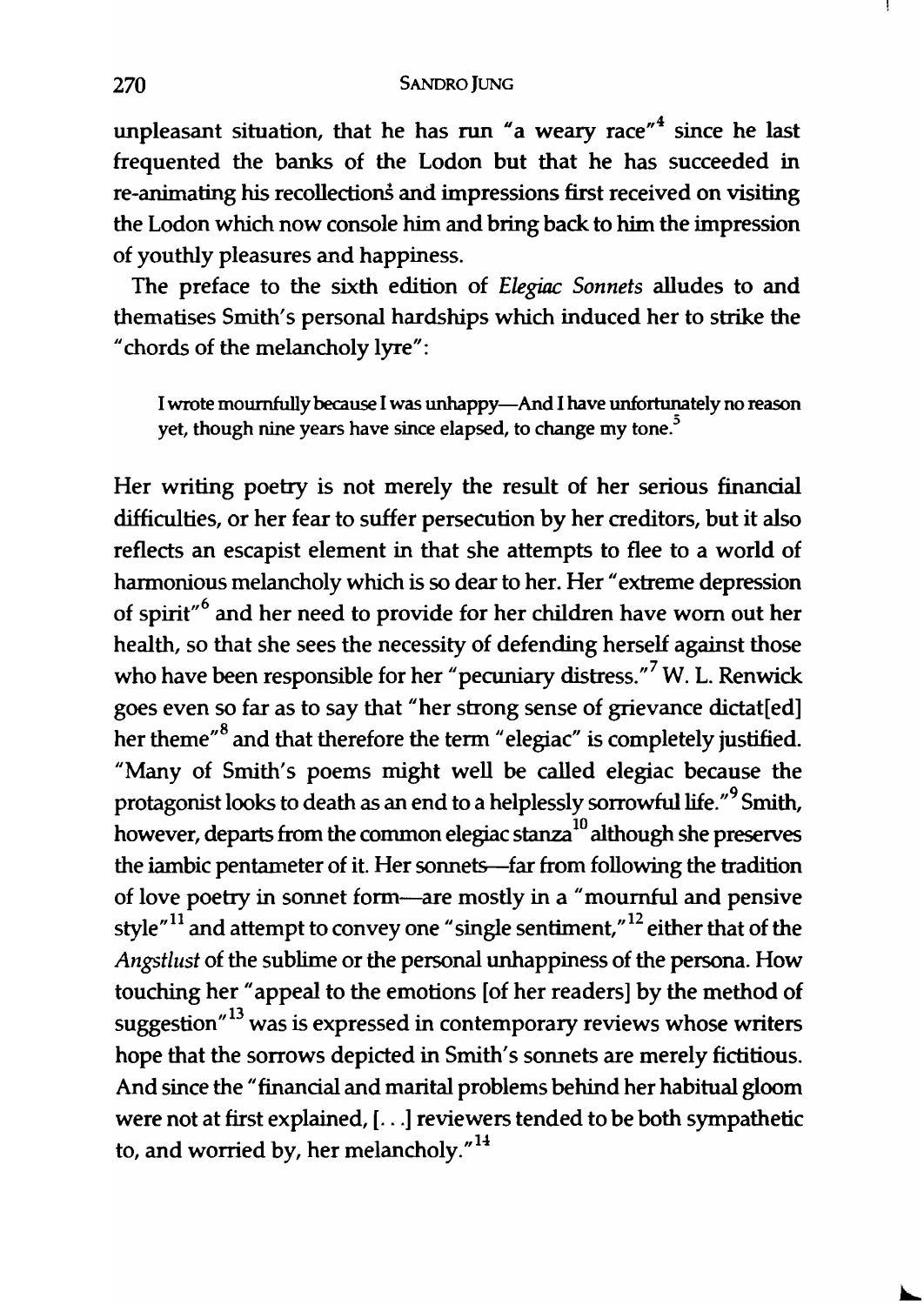### SONNET XXVI. TO THE RIVER ARUN.

ON thy wild banks, by frequent torrents worn, No glittering fanes, or marble domes appear, Yet shall the mournful Muse thy course adorn, And still to her thy rustic waves be dear. For with the infant Otway, lingering here, Of early woes she bade her votary dream, While thy low murmurs sooth'd his pensive ear, And still the poet--consecrates the stream. Beneath the oak and birch that fringe thy side, The first-born violets of the year shall spring; And in thy hazles, bending o'er the tide, The earliest nightingale delight to sing: While kindred spirits, pitying, shall relate Thy Otway's sorrows, and lament his fate!

Sonnet 26 ("To the River Arun") opens with an invocation of the "wild banks" which have been made wild by "frequent torrents" that have "worn" out the stone and the sand. By describing the water's force on the stone, Smith rejects the artificiality and constructedness of "glittering fanes." The "wild banks" as expressions of the wildness of nature are far superior to the "marble domes" in which the very precious raw-material marble has been used for the erection of a man-made monument.

The river is not polluted by human civilization, yet, and therefore "the mournful Muse," the only intruder on the banks of the Arun, is to "adorn" its" course." A profound desire for emotionalism and pastoral idyll is expressed in the "dear rustic waves" in which the past of the Arun and of those frequenting the river can be recollected. Otway, the playwright, is introduced in that he spent his childhood in the proximity of the Arun, whose "low murmurs sooth'd his pensive ear." The river, fringed with "oak and birch" and richly adorned with flowers in early spring, will inspire "kindred spirits" to "relate" the sorrows and pitiable fate of Otway.<sup>15</sup> We are left wondering whether we are to interpret these spirits mythologically (as good-natured dryads or naiads, for example) or as manifestations of a natural sympathy inspiring, for instance, a Charlotte Smith to writing this sonnet.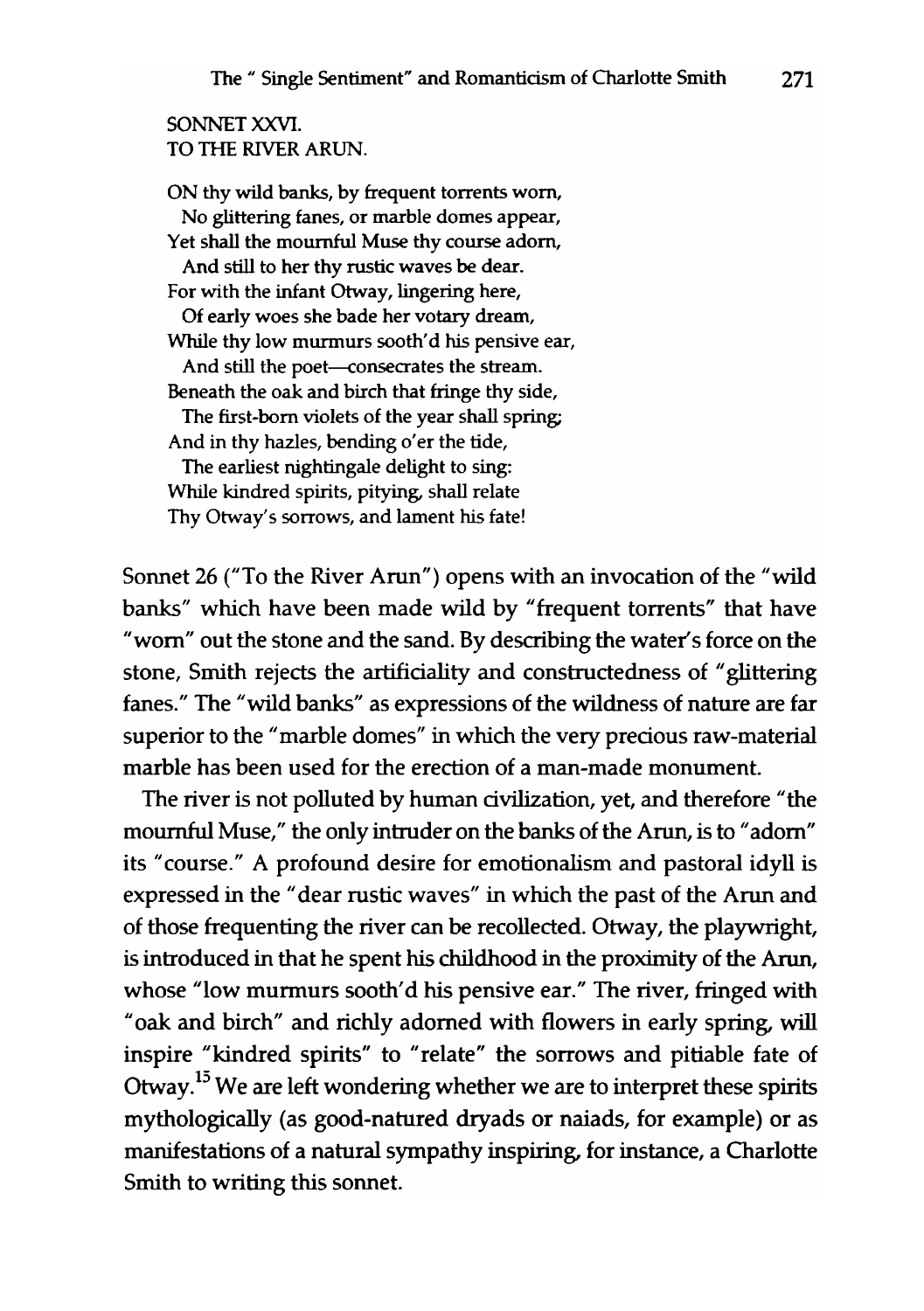r

## Sonnet 30 is a further example of just such a kind of sympathy.

SONNET XXX. TO THE RIVER ARUN.

Be the proud Thames of trade the busy mart! Arun! to thee will other praise belong; Dear to the lover's, and the mourner's heart, And ever sacred to the sons of song!

Thy banks romantic hopeless Love shall seek, Where o'er the rocks the mantling bindwith flaunts; And Sorrow's drooping form and faded cheek Choose on thy willow'd shore her lonely haunts!

Banks! which inspired thy Otway's plaintive strain! Wilds!-whose lorn echoes learn'd the deeper tone Of Collins' powerful shell! yet once again Another poet-Hayley is thine own! Thy classic stream anew shall hear a lay, Bright as its waves, and various as its way!

Comparing the Thames with the Arun, the speaker points out how dear a subject she is to deal with and what her personal feelings for this river are. In the first quatrain the three kinds of people attracted by the river are enumerated: lovers, mourners, and the "sons of song." The second quatrain and the sestet elaborate this pattern. All the three groups are in sympathy with the floating river and its banks with their simple and natural as well as typical vegetation ("bindwith" and willows). Lovers and mourners "seek" and "choose" this river, and poets, remembered by their names, have found in it their inspiration. As in the "kindred spirits" of Sonnet 26, here too, human sympathy with nature gets a mythological touch when "Sorrow" as well as "Love" are personified. Moreover, this nature-choosing "hopeless Love" in line 5 is expressly called "romantic." Or is this term applied to the "banks" of the Arun? Thanks to this double attribution it links nature with man's feelings in mutual sympathy.

Perhaps Charlotte Smith echoes Warton's *Pleasures of Melancholy,* in which solitude is considered essential for melancholy's musings and reflection, which makes the soul "secure" from any intrusion or harassment and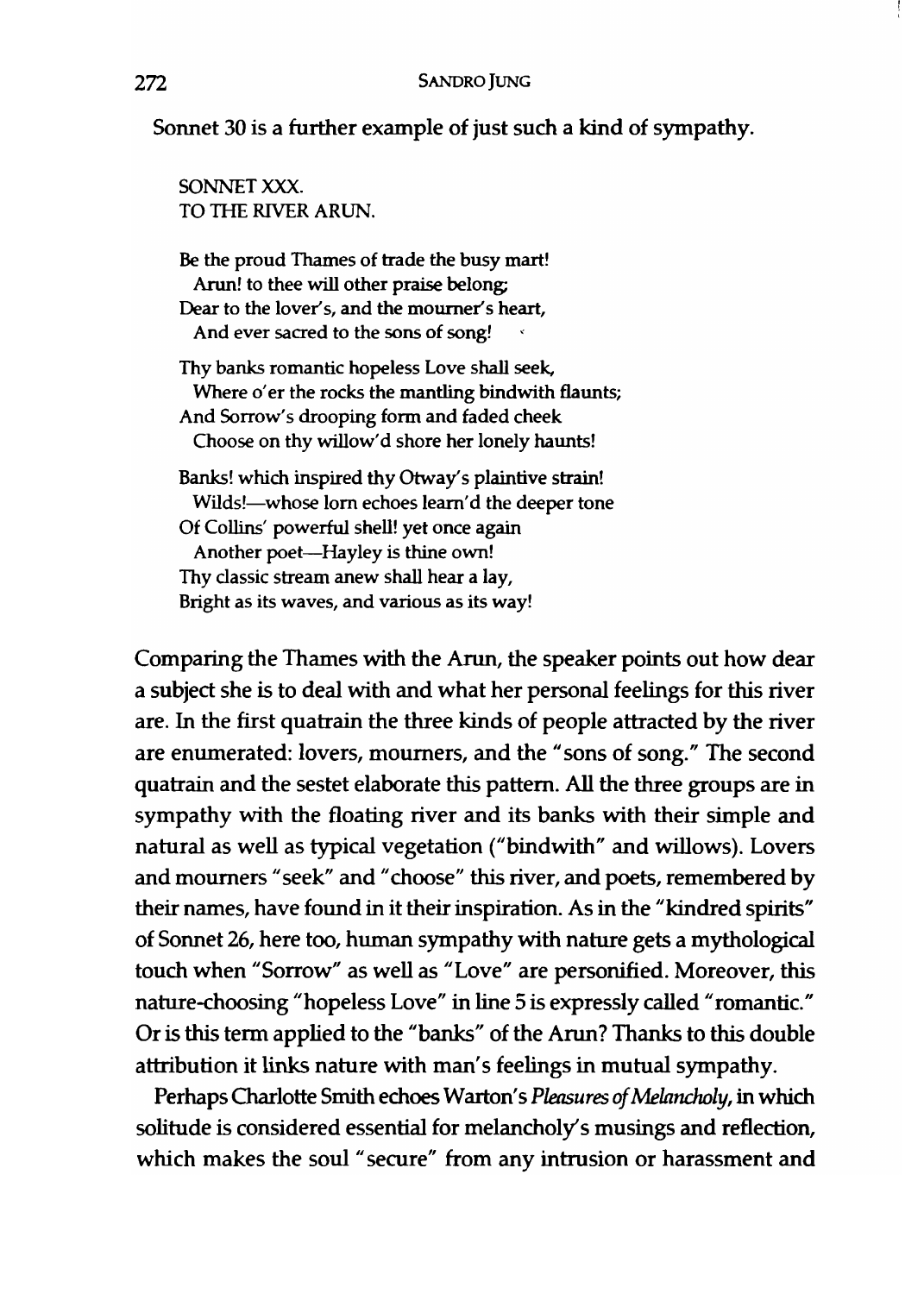"self-blest" because it knows that the "wild uproar of fleets encountering" does not concern it:

Few know that elegance of soul refined, Whose soft sensation feels a quicker joy From Melancholy's scenes, than the dull pride Of tasteless splendour and magnificence Can e'er afford. (ll. 92-96)<sup>16</sup>

Smith continues the tradition" of prizing melancholy as a contemplative mood"<sup>17</sup> for it enabled her to "seek [...] relief"<sup>18</sup> in the solitary panoramas she developed in her sonnets. The sestet of Sonnet 30 turns the general reflection on the visitors of the Arun into a homage to Otway and William Collins, who are supposed to have also indulged in the beauty of the river. "Otway's plaintive tone" as well as the "deeper tone / Of Collins' powerful shell" took their inspiration from the banks of the river on which they used to dwell. The third poet in this triad is Hayley, who does not have anything in common with the other two except that his inspiration and poetic power is also indebted to the sublimity of the Arun. The couplet concludes with the hope that "Thy classic stream anew shall hear a lay, / Bright as its waves, and various as its way."

Another sonnet, whose subject is the melancholy solitude Smith longs for, is 32, with the Arun shown in autumn at the fall of night.

SONNET XXXII. TO MELANCHOLY. WRITTEN ON THE BANKS OF THE ARUN, OCTOBER 1785.

When latest Autumn spreads her evening veil, And the grey mists from these dim waves arise, I love to listen to the hollow sighs, Thro' the half-Ieafless wood that breathes the gale: For at such hours the shadowy phantom, pale, Oft seems to fleet before the poet's eyes; Strange sounds are heard, and mournful melodies, As of night-wanderers, who their woes bewail! Here, by his native stream, at such an hour, Pity's own Otway I methinks could meet,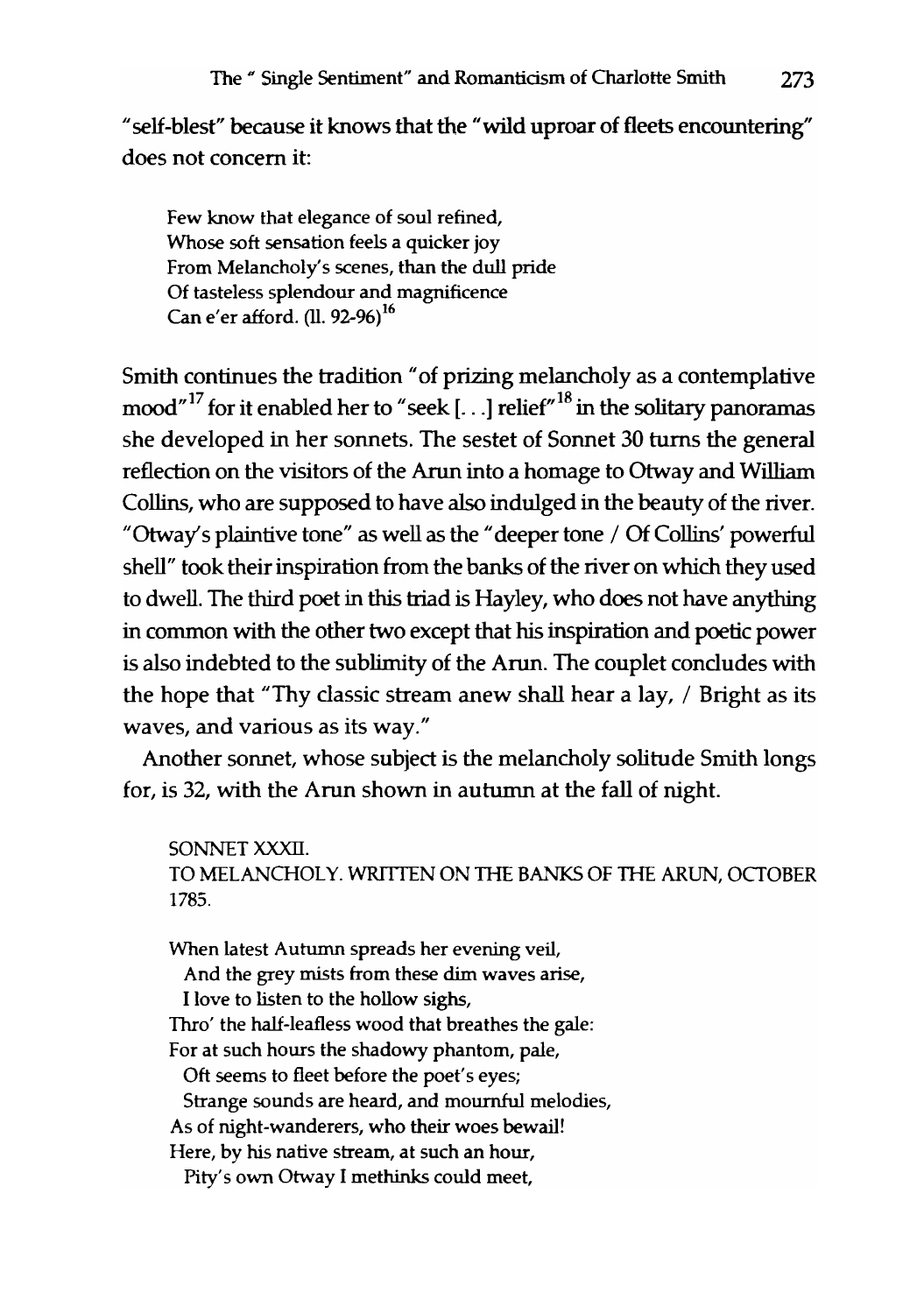And hear his deep sighs swell the sadden'd wind! O Melancholy!-such thy magic power. That to the soul these dreams are often sweet, And soothe the pensive visionary mind!

" Autumn spreads her evening veil" whilst" grey mists" arise from the moving and flowing waves of the river. The speaker is fascinated with the sounds produced by the dashing waves, which she does not perceive as mere clashes but as "hollow sighs." Even more than in the former examples nature here seems personified, i.e. imbued with human qualities.

The tone of the second quatrain resembles the mood of William Collins's "Ode on the Popular Superstitions of the Highlands of Scotland" (1749), e.g. when the poet as the gifted seer perceives "the shadowy phantom pale" rise from the mist of the water. The poet is not afraid of the "strange sounds" and "mournful melodies" which seem to be produced by "night-wanderers, who their woes bewail!" The enchantment created by these unearthly sounds prepares the reader for the poet's imagined meeting with sad Otway and her praise of Melancholy's "magic power."

In Sonnet 33, Smith clearly confesses to mythology when she deals with the "Naiad" and other beings that dwell in or near the river.

SONNET XXXIII. TO THE NAIAD OF THE ARUN.

Go, rural Naiad! wind thy stream along Thro' woods and wilds: then seek the ocean caves Where sea-nymphs meet their coral rocks among, To boast the various honours of their waves! 'Tis but a little, o'er thy shallow tide, That toiling trade her burden'd vessel leads; But laurels grow luxuriant on thy side, And letters live along thy classic meads. Lo! where 'mid British bards thy natives shine! And now another poet helps to raise Thy glory high-the poet of the MINE! Whose brilliant talents are his smallest praise: And who, to all that genius can impart, Adds the cool head, and the unblemish'd heart!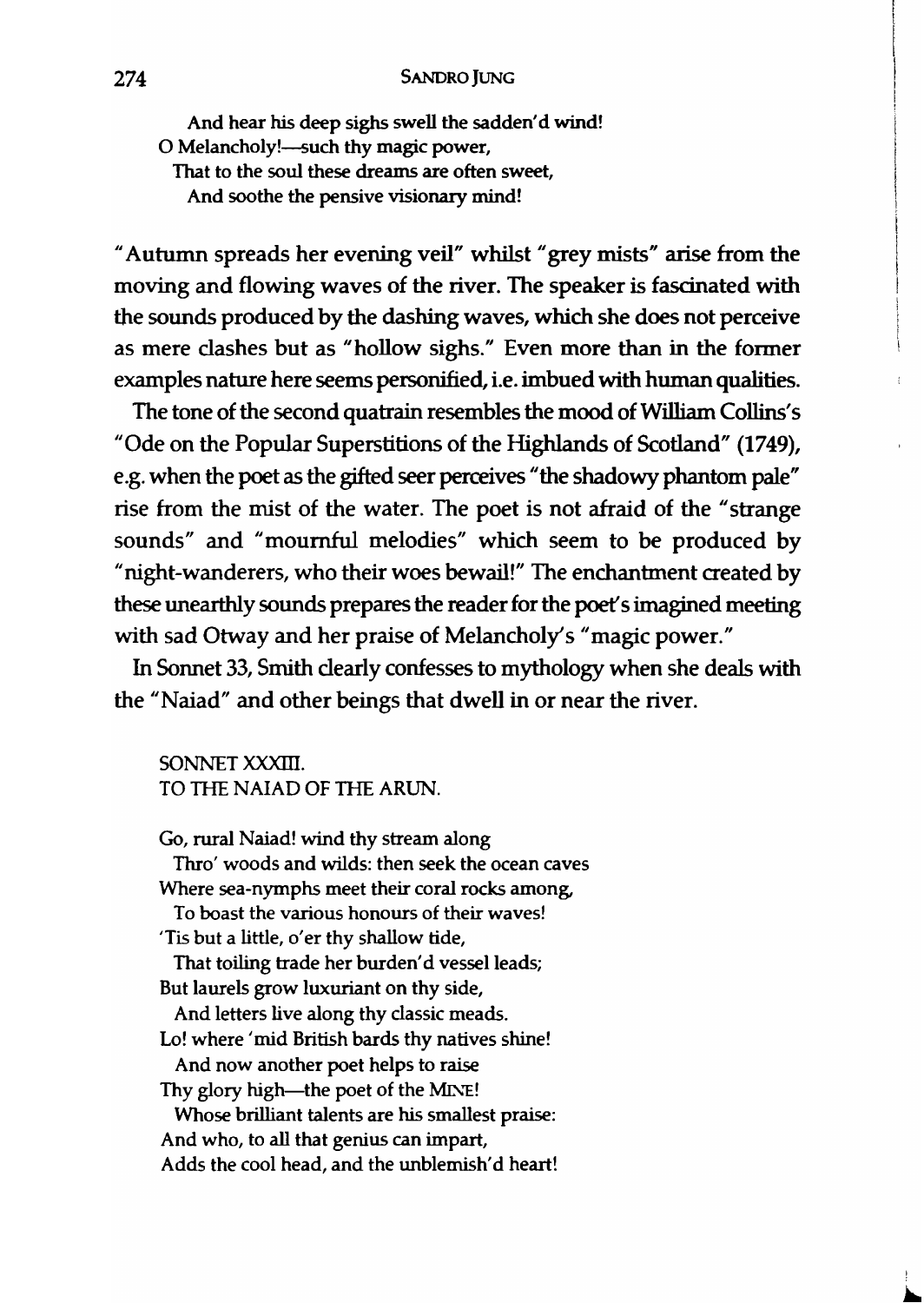In addressing the "rural Naiad," the poet wants her to follow the windings of the Arun which lead "Thro' woods and wilds" and then culminate in "ocean caves" which are inhabited by the naiad's sisters, the "sea-nymphs" who "boast the various honours of their waves." The naiad can be proud of the Arun, for apart from the few vessels with which "toiling trade" burdens the river, the river and its surroundings have been the ideal places for "laurels [to] grow luxuriant." In addition to the fame "British bards" have already brought the Arun, "the poet of the MINE," John Sargent, has immortalised its beauty and calm sublimity. But of course no reader will fail to see in "MINE" a pointer to Smith's own sympathy and poetic achievement.

## Smith and the Sea

Similar to Goldsmith in, for instance, "The Deserted Village" (1770), Smith favours and prefers the rural country to urban settlements. The same holds true for her love of the sea, which functions in her work as a metaphor of absolute and unlimited freedom.

Each of the following sonnets is concerned with the different (psychological) effects the sea may have on the spectator. The speaker tries to convey a psychological process which is initiated by being exposed to the sea's tranquillity as well as destructive powers.

SONNET XlIV. WRITTEN IN THE CHURCH-YARD AT MIDDLETON IN SUSSEX.

PRESS'D by the Moon, mute arbitress of tides, While the loud equinox its power combines, The sea no more its swelling surge confines, But o'er the shrinking land sublimely rides. The wild blast, rising from the western cave, Drives the huge billows from their heaving bed; Tears from their grassy tombs the village dead, And breaks the silent sabbath of the grave! With shells and sea-weed mingled, on the shore Lo! their bones whiten in the frequent wave; But vain to them the winds and waters rave;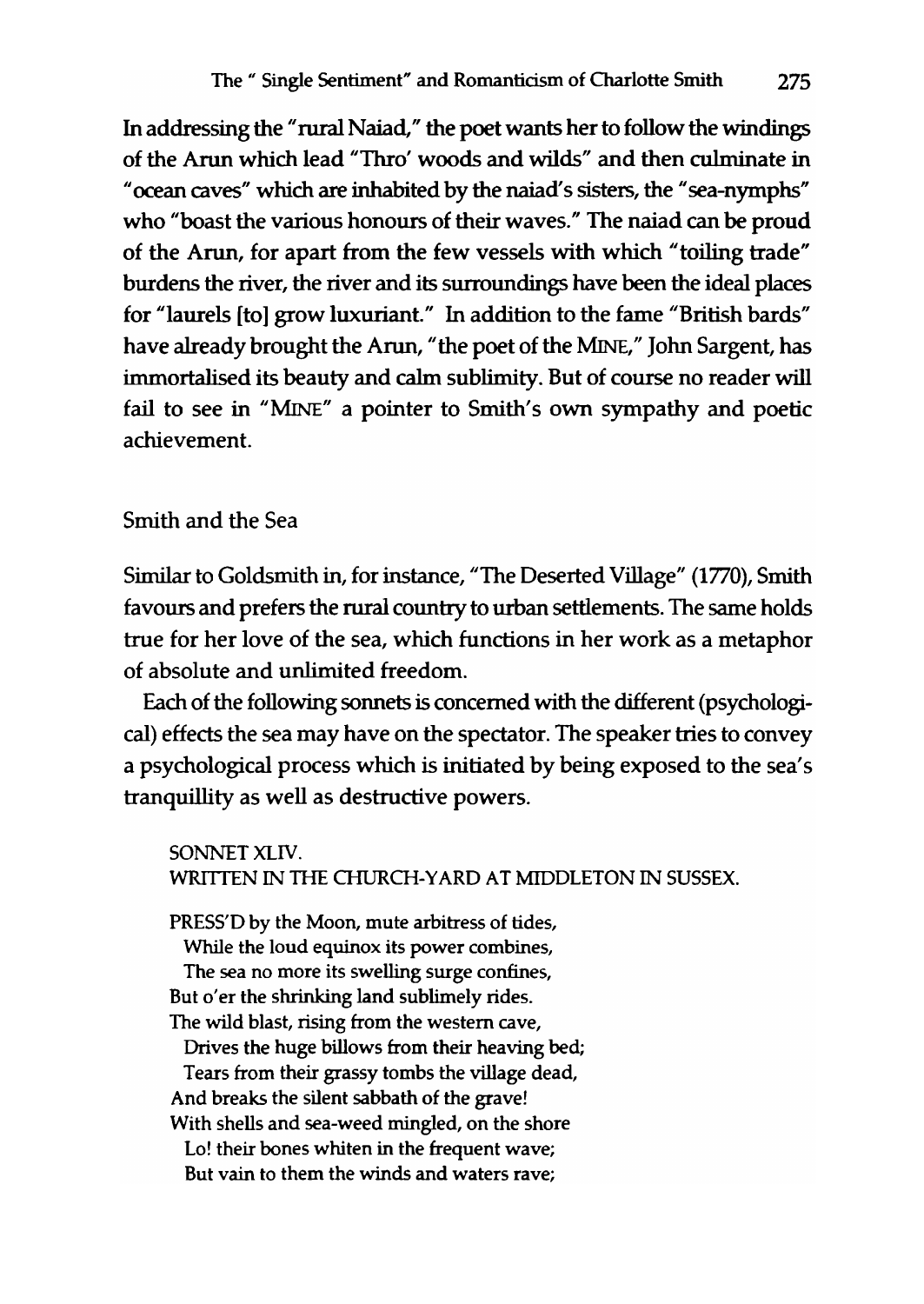*They* hear the warring elements no more: While I am doom'd-by life's long storm opprest, To gaze with envy on their gloomy rest.

The first quatrain shows the effect of the moon on the swelling of the sea-water, i.e. the tide. The flood is personified in that it, like a hunter, "o'er the shrinking land sublimely rides." The waters move majestically and sublimely over the country and, by attributing sublimity to the waves, the speaker alludes Edmund Burke's theory of the sublime and the beautiful in which only the grand and the infinite is capable of producing an emotion of awe and being overwhelmed. Yet, this sublimity is connected with the thought of destruction in that the water floods a graveyard.

The second quatrain deals with the violent forces of the water which not only remains at the surface of the ground but which also penetrates the various tombs of the graveyard. By invading the sacred place of the graveyard, the sea disturbs and breaks upon the "silent sabbath of the grave." The water enters the tombs by "wild blast[s]" and "tears" the dead from their graves. This act of trespassing on the sacred monument of the tomb enlarges the notion of the wildness of the water. Repeatedly, the dichotomy of life and death is pointed out, here represented, on the one hand, by the "shrinking land" and the swelling sea and, on the other, by the tombs that are flooded. The function of the water is ambivalent, however, for although the sonnet does not explicitly refer to the destruction of human habitations, the water may be responsible for the killing of those that are unable to escape. The quatrain follows a cyclical structure in that the floods spring "from the western cave," thus from the dark. and pour all their destructive and violating forces into the graves of the dead. Thus, the water not only destroys and makes the people who live on the surface of the earth suffer but it also dissolves all the material remembrances of the dead.

In the third quatrain, the sonnet reaches its turning-point because all endeavours to destroy the graves and the dead have been in vain, for those whose bones were carried away "hear the *warring* [my italics] elements no more." Only the final couplet introduces the speaker, who considers herself "doomed" to be subject to "life's long storm" and also to the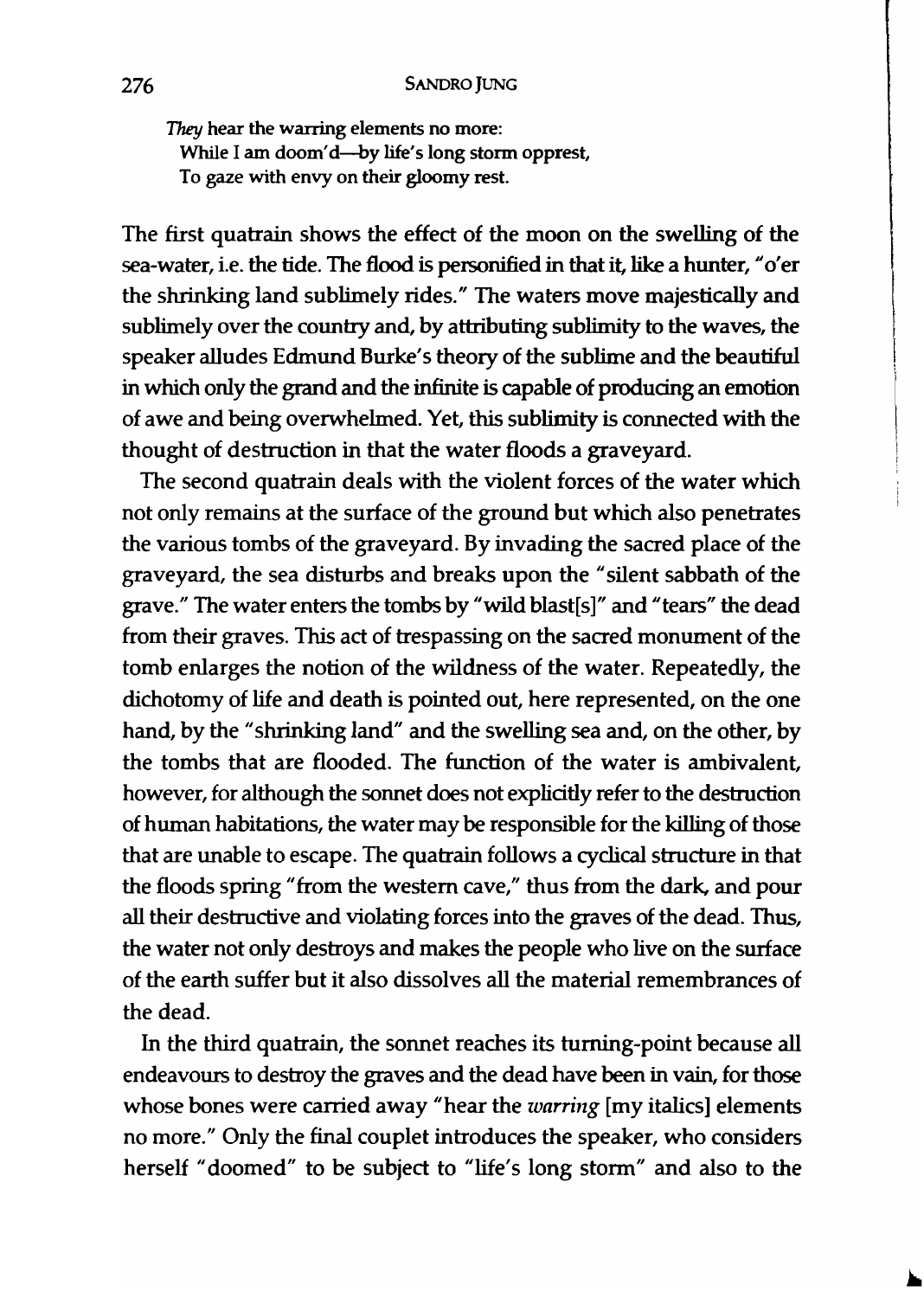inundation which has proved so fatal to the graves and the remembrances of the deceased. This awareness of a doomed life makes her glance enviously at the dead who have found peace in "gloomy rest."<sup>19</sup>

#### SONNET LXXXIII. THE SEA VIEW

THE upland Shepherd, as reclined he lies On the soft turf that clothes the mountain brow, Mars the bright Sea-line mingling with the skies; Or from his course celestial, sinking slow, The Summer-Sun in purple radiance low, Blaze on the western waters; the wide scene Magnificent, and tranquil, seems to spread Even o'er the Rustic's breast a joy serene, When, like dark plague-spots by the Demons shed, Charged deep with death, upon the waves, far seen, Move the war-freighted ships; and fierce and red, Flash their destructive fire[.]-The mangled dead And dying victims then pollute the flood. Ah! thus man spoils Heaven's glorious works with blood!

"The Sea-View" opens with a rather untypical panorama of the sea meeting the horizon, for the sea is seen from a mountain perspective. This at the same time implies the contrast between the high and perpendicularly rising mountains and the horizontal sea-line. A country-shepherd is lying" on the soft turf" and watches the mingling of the blue sky with the blue sea. The scene appears sublime, "magnificent and tranquil" and has a psychological effect on the rustic. The shepherd is overwhelmed by the grandeur of the sea and so this image of the scene produces "a joy serene" in the "rustic's breast."

In contrast to "Sonnet Written in the Church Yard at Middleton in Sussex," there is no syntactic division into quatrains and sestet. Perhaps this continuous movement of language parallels the emotional tenor of this sonnet, which does not emphasise the destructive powers of the sea but stresses the tranquillity it "seems to spread." Despite this calm, the water is a vehicle for approaching evil and death, for it transports the various "war-freighted ships" that are "Charged deep with death." On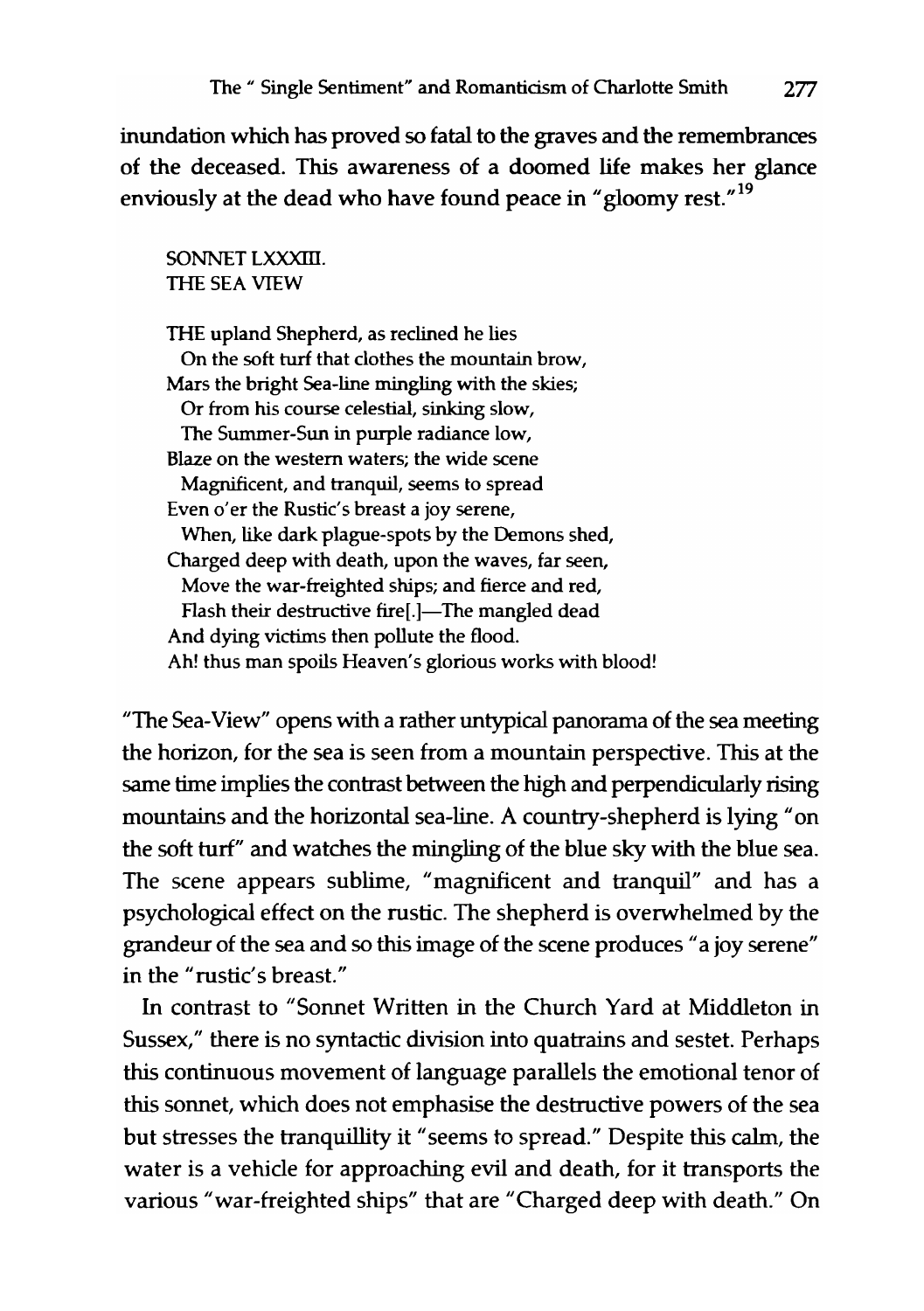sea, ships are "fierce and red," "fierce" because they threaten and destroy the ships of enemies and "red" because the fights will imply fire and bloodshed. The red "destructive fire" is contrasted with the "purple" "summer-sun" which reddens the sea-water naturally. Its antagonism to nature is summed up in the final couplet, where it is said to spoil "Heaven's glorious works with blood."

## II. Romanticism

Smith's sonnets are very often representations of the "single sentiment" of melancholy but also laments of the vanity of human life as well as the inevitability of human hardships. This recalls, for instance, the final couplet of Thomas Gray's "Sonnet on the Death of Richard West,"<sup>20</sup> for Smith also

... fruitless moum[s] to him that cannot hear, And weep[s] there more because [she] [...] weep[s] in vain.<sup>21</sup>

In a similar vein, Wordsworth thought that poetry was "truth [ ... ] carried alive into the heart by passion"<sup>22</sup> and that "poetry sheds [...] natural and human tears $n^{23}$  for what cannot be changed or brought back.

The title of Sonnet 53 ("The Laplander") testifies to Smith's Romanticism in that it reveals her interest in Laplandic culture. The interest in the far away and the popular introduced by William Collins and James Macpherson is here focused upon a culture supposed to be still in accordance with nature.

In Sonnet 54 ("The Sleeping Woodman"), the speaker seeks shelter and isolation from "human converse" in a natural sanctuary which she calls the "pathless bowers" of the "wild copses." Similarly Mary in Ann Radcliffe's The Castles of Athlin and Dunbayne "lulls her mind into a pleasing forgetfulness of troubles."<sup>24</sup> Mary's escapism, however, is based on a deliberate decision whilst the woodman simply goes to sleep where his exhausted body may find rest and recreation:

His careless head on bark and moss reclined, Lull'd by the song of birds, the murmuring wind ...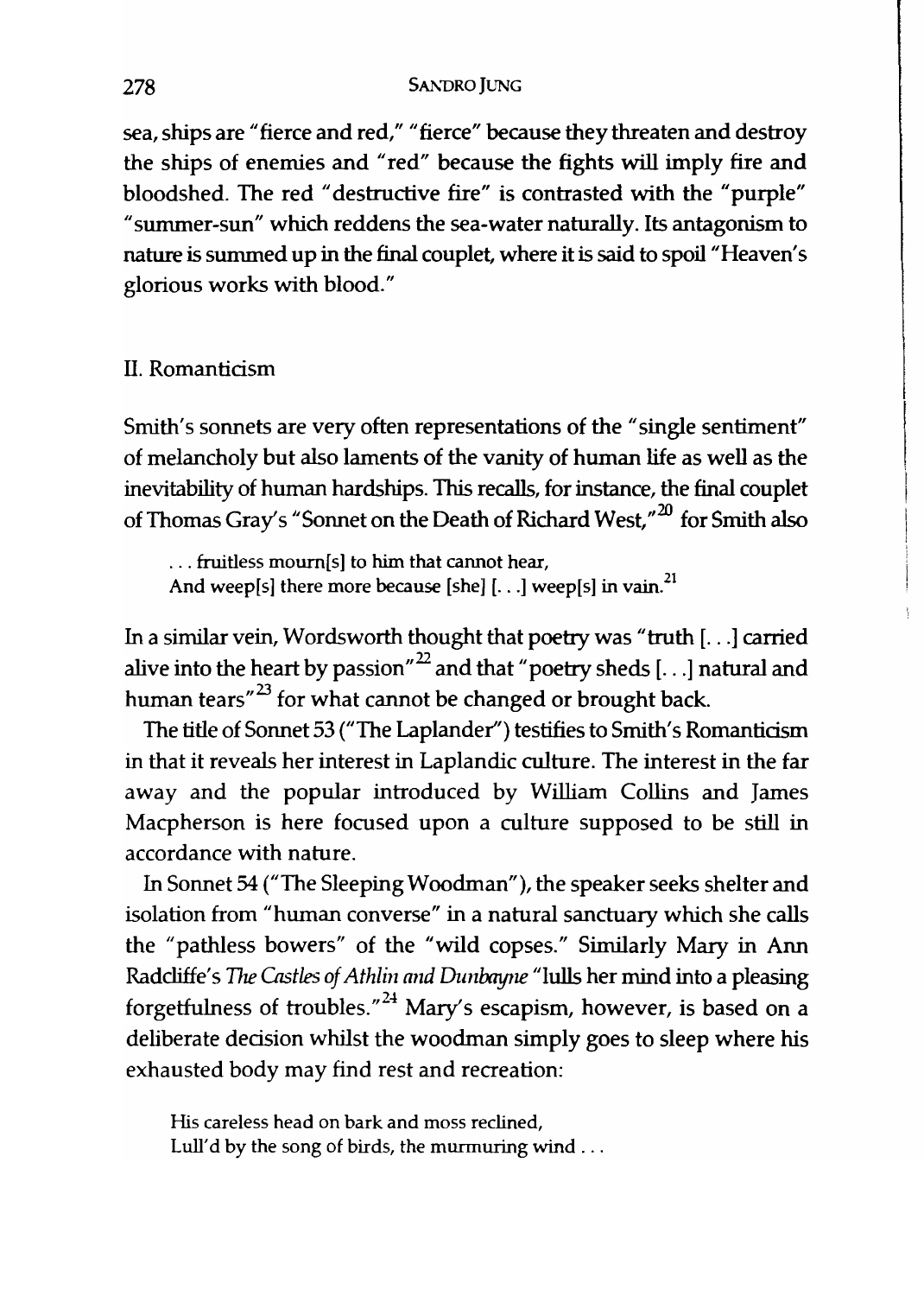The woodman's near-symbiosis with nature is another typical romantidst trait, as is the speaker's envy of such perfect tranquility and harmony, far from the Neo-classical "antagonism to 'feeling' and the [ ... ] championing of reason." $25$ 

Ah! would 'twere mine in Spring's green lap to find Such transient respite from the ills I bear!

By classifying the woodman as "unthinking" it becomes evident that the constraints of contemplation and reflection prevent the speaker from experiencing the woodman's refreshing sleep.

This, however, is granted to her only in death, the "long repose" in which she will no longer have to think of terrestrial problems that had formerly made her uneasy. This "last sleep" is therefore seen as a relief from all the confinements of human life.

Sonnet 55 ("The return of the nightingale." Written in May 1791) is, perhaps, most richly charged with romanticist motifs.

Borne on the warm wing of the western gale, How tremulously low is heard to float Thro' the green budding thorns that fringe the vale, The early Nightingale's prelusive note. 'Tis Hope's instinctive power that thro' the grove Tells how benignant Heaven revives the earth; 'Tis the soft voice of young and timid Love That calls these melting sounds of sweetness forth. With transport, once, sweet bird! I hail'd thy lay, And bade thee welcome to our shades again, To charm the wandering poet's pensive way And soothe the solitary lover's pain; But now!—such evils in my lot combine, As shut my languid sense—to Hope's dear voice and thine!

The nightingale is considered a mediator between terrestrial and celestial existence, for it "Tells how benignant Heaven revives the earth." The bird's "melting sounds of sweetness" are called forth by "the soft voice of young and timid love" which is still pure and able to renew the innocence of those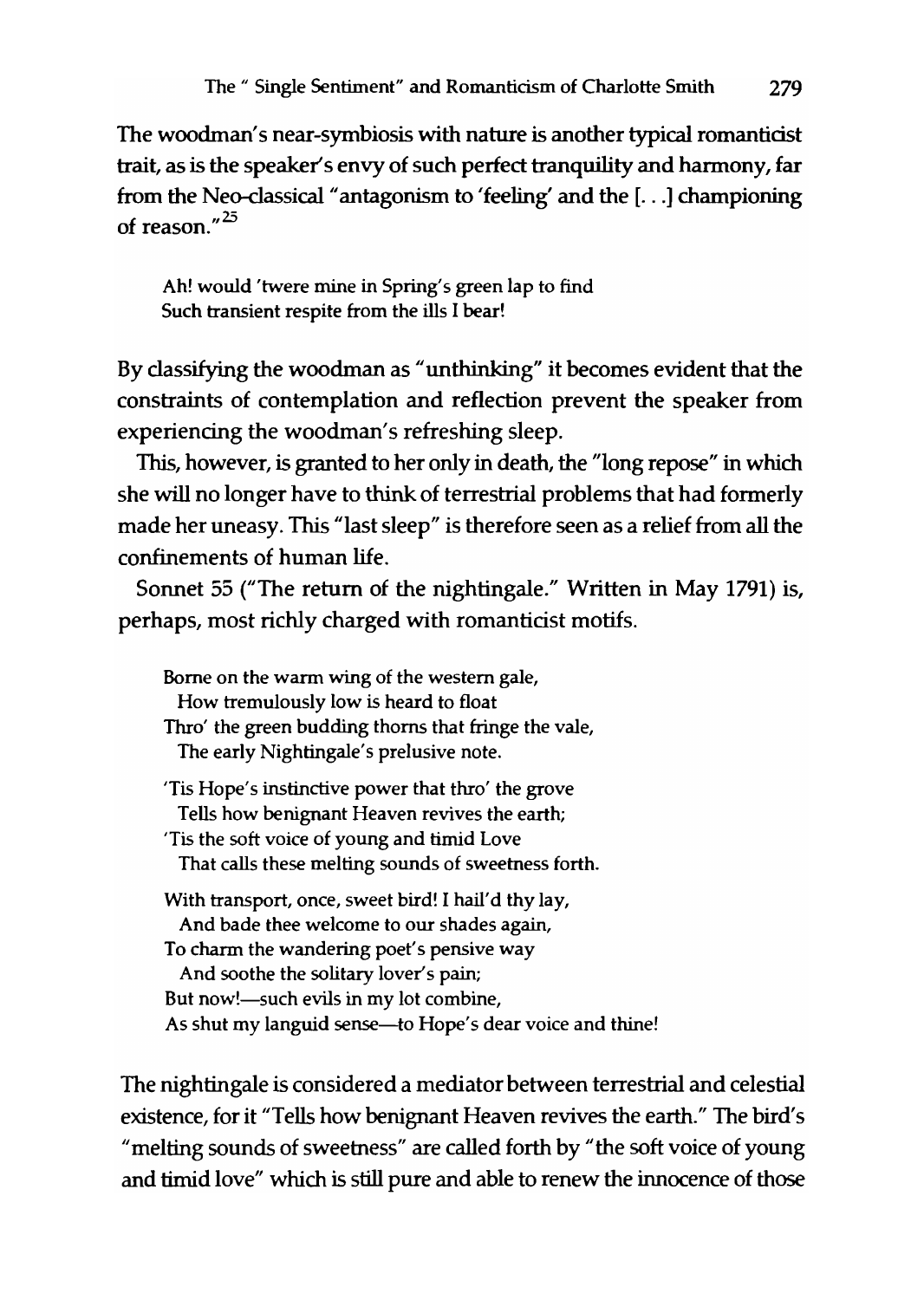who listen to its message that is transported by the nightingale's song. It is to restore the natural goodness of Rousseau's *état naturel*, which enables human beings to forget ambition and self-love. The sweetness of the song will make evil and egoism melt and will evoke the powerful "overflow of [ ... ] feelings" which came to be of central significance in Wordsworth's poetry.

The sonnet ends, however, on a note of melancholy: to the speaker the divine nightingale's song has lost its healing powers for she is deaf "to Hope's dear voice and thine!" The evils still to be faced (and there might be an autobiographical reference here) have hardened the speaker's sensibility to such a degree that she is no more able to indulge the sweetness and sanative powers of the nightingale's song.

### IV. Sublimity

In *Emmeline, the Orphan of the Castle* (1788) Smith includes some landscapes of profound sublimity and grandeur. At the beginning of the novel, the heroine is introduced as living in a old castle in Wales. The mere mention of Wales evokes an idea of a rough and inaccessible kind of landscape. On parting from Mowbray Castle, the protagonist is overwhelmed by the grandeur of the towers under whose roofs she used to dwell.

It was venerable towers rising above the wood in which it was almost embosomed, made one of the most magnificent features of a landscape, which now appeared in sight. $^{26}$ 

The man-made towers are, for all their sublimity, almost completely absorbed by nature and thus very much resemble the ruins overgrown with moss and ivy in John Dyer's *Grongar Hill*.<sup>27</sup> Nowhere in Smith's *oeuvre* will there be an exclusive attribution of sublimity to a man-made artefact but there will always be either the synthesis of art and nature or the glorification of the uncontrollable forces of nature. When the towers of Mowbray Castle are an example of the first type, here is one of the second:

Early the next morning, Emmeline arose; and looking towards the sea, saw a still increasing tempest gathering visibly over it. [ ... ] even amid the heavy gloom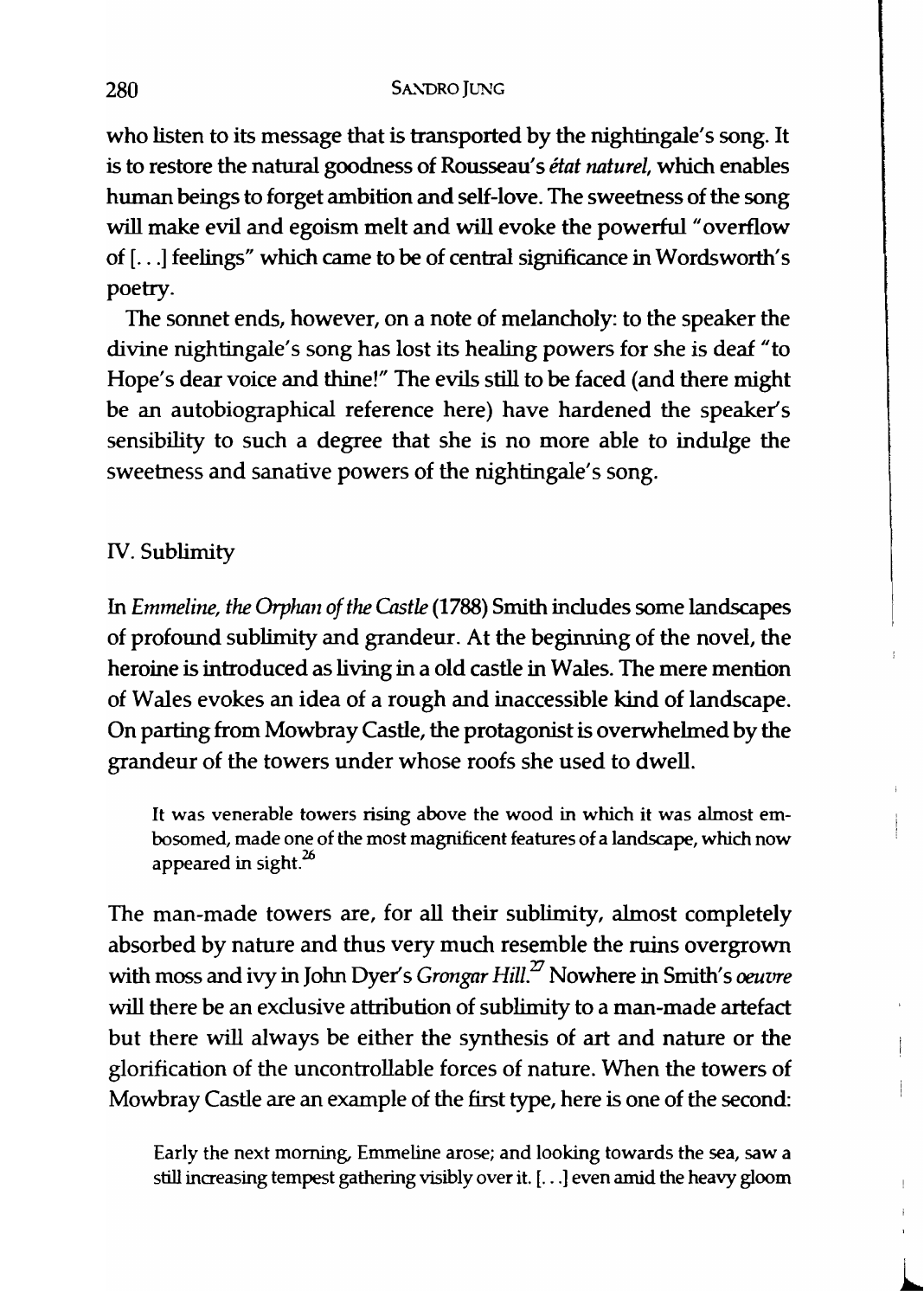of an impending storm, the great and magnificent spectacle afforded by the sea [was to be clearly perceived]. By reminding her of her early pleasures at Mowbray Castle, it brought back a thousand half-obliterated and agreeable, tho' melancholy images to her mind; while its grandeur gratified her taste for the sublime. $^{28}$ 

Here it is the grandeur of the sea that appeals to Emmeline's "taste for the sublime," which is affected easily and deeply by the wild scenes of nature. Modem criticism argues that Ernily, the heroine of Ann Radcliffe's *The Mysteries of Udolpho* was modeled upon the plan of Emmeline's sensibility and her interest in the natural sublime.

The sublime, however, is also subject to gradation and Smith's descriptions succeed in being most intense when it comes to an outbreak of the natural forces:

The gust grew more vehement, and deafened with it's fury; while the mountainous waves it had raised, burst thundering against the rocks and seemed to shake their very foundation. Emmeline, at the picture her imagination drew of their united powers of desolation, shuddered involuntarily and sighed.<sup>29</sup>

## v. Romantic Nature

In her descriptions of natural sublimity, Smith foreshadows Wordsworth's conception of nature as well as continues the tradition of natural description of Thomson and Collins, but she also introduces a fusion of elements nobody had attempted before. This is a "distinctive blend of natural description with an intense but mysterious melancholy<sup> $30$ </sup> not to be found, for instance, in Wordsworth. What Smith has in common with him is, rather, enjoying nature and trying to model moral growth on the growth of nature.

Though both poets attempted to counteract the "vulgarity and meanness of ordinary life $n^{31}$  by applying "inherent and indestructible qualities of the human mind," 32 Smith redefines the "epistemological relationship of the perceiving mind to the object of perception"<sup>33</sup> in that she depicts her own sorrows in terms of uncommon natural phenomena. Equally, to her the impact of nature comes first where her "environment" is concerned.<sup>34</sup>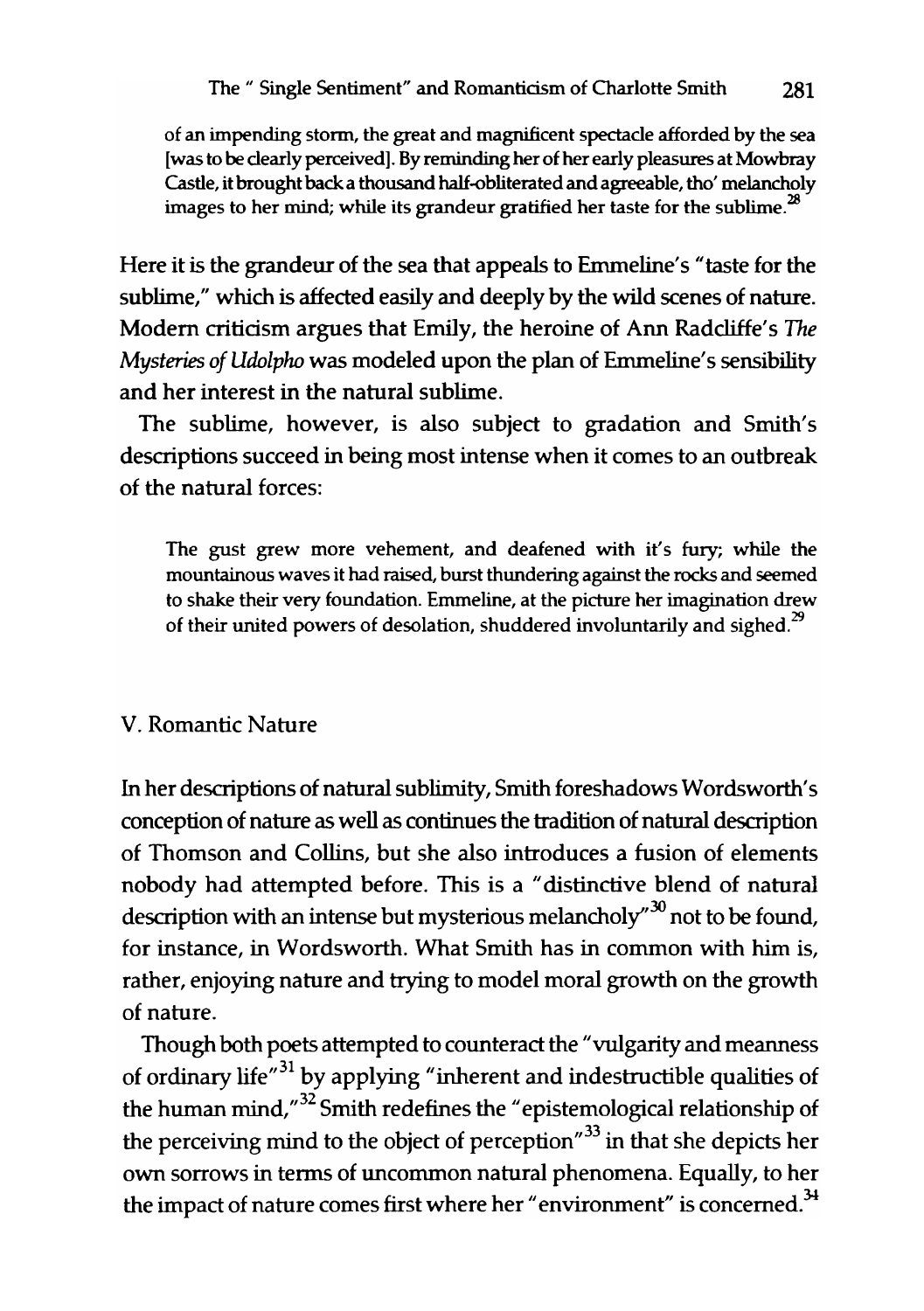Smith's sensibility is of a melancholy kind as regards her own personality as well as mankind in general but "[i]n nature [Smith] [...] found a solace which gave stability and purpose to the chaos of feeling."<sup>35</sup> The elegiac tone of Smith's compositions seems to attack the cult of sensibility that is so prominently shown in Charlotte Lennox' The *Female Quixote* in which Arabella's hypersensitivity leads to her illusions.

Perhaps it gives Smith's Romanticism the final touch that she combines "the evocation of natural scenery with a [positive] melancholy and escapist recollection of childhood."<sup>36</sup> Having become a poet she has realised the "insights of childhood"<sup>37</sup> which are usually worn out and forgotten in adulthood. She propagates the intense and unspoilt "language of [a child's] [ $\ldots$ ] heart." <sup>38</sup> for she is convinced that every child like Words worth's The *Idiot Boy* has a natural openness and good-nature that will be lost in growing up.

University of Durham

#### **NOTES**

<sup>1</sup>Earlier versions of this paper were delivered at Kellogg College, Oxford and at the University of the Saarland. I would like to thank Dr Jem Poster, Oxford and Dr Monika Gomille, Saarbriicken, for inviting me to their respective courses on English Romanticism.

 $^{2}$ Cf. Todd 61. Todd defines eighteenth-century women poets and their attitude towards an autobiographical *personn* as follows: "On the whole female poets avoided the aggrandizing self-consciousness of the male poets; they rarely assumed the stance of the suffering artist or praised the tradition of despised poetic worth."

3Charlotte Smith, "Preface to the Sixth Edition of *Elegiac Sonnets," Poems 5.*   $v^4$ Warton 271.

5Smith, "Preface to the Sixth Edition of *Elegiac Sonnets," Poems 5.* 

6Smith, "Preface to Vol. IT," *Poems 7.* 

 $7$ Smith 8.

<sup>8</sup>Renwick 68. Cf. also Fry (e.g. 19 on the "sad musings of the persona") and Labbe.<br><sup>9</sup>Kennedy 46.

<sup>10</sup>For the elegiac stanza cf. Jung, *Poetic Form*, as well as 250 *Years, alas.* 

ll"Elegiac," *The New Shorter QED.* 

12Smith, "Preface to the First Edition of *Eleginc Sonnets," Poems 3.*   $^{13}$ Beers 13.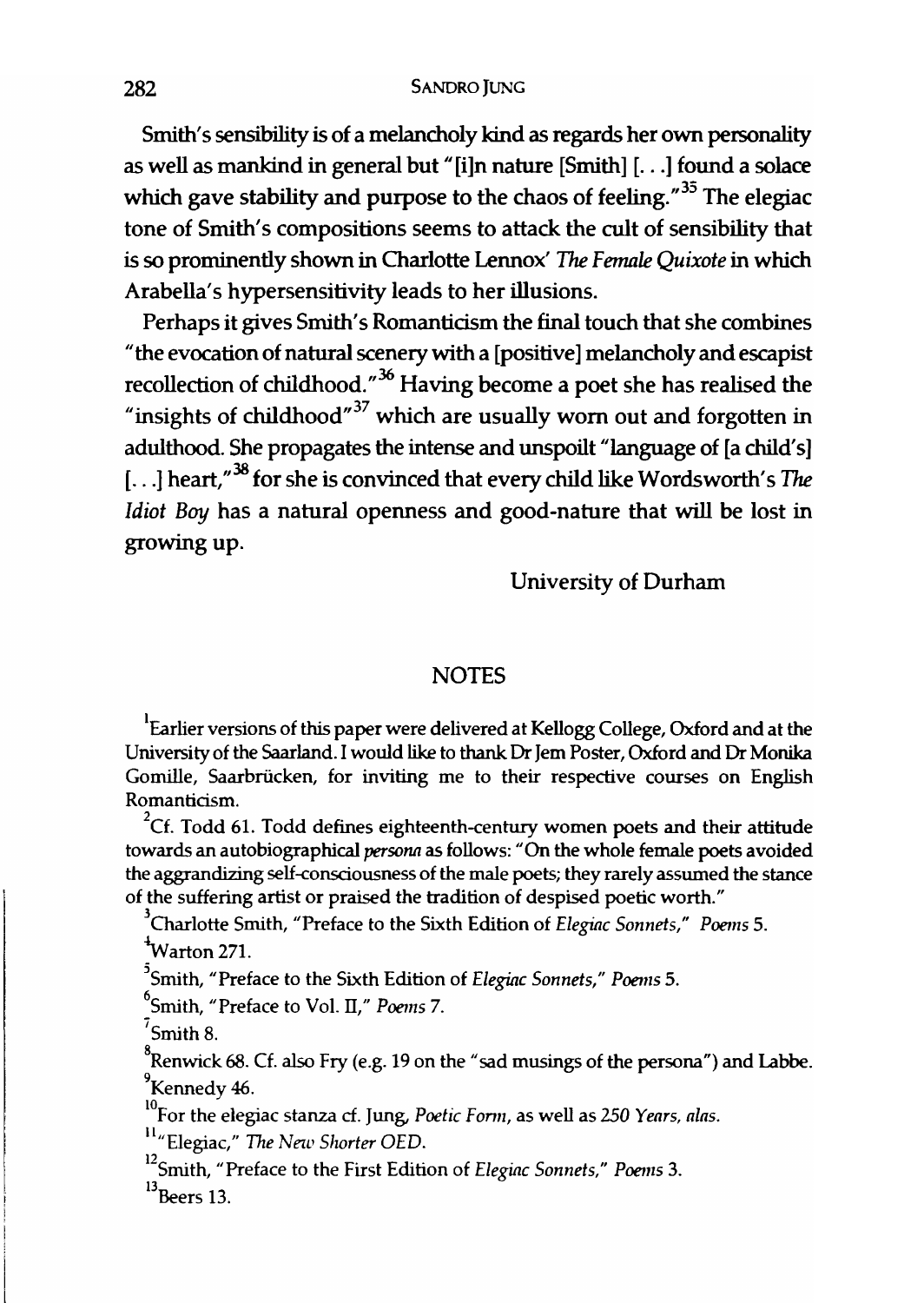<sup>14</sup>"Charlotte Smith," Lonsdale 365.

<sup>15</sup>The first great disappointment in Otway's life was that he was not successful in his becoming an actor, after he had experienced great esteem as a playwright for plays such as The *Orphan* (1680) and *Venice Preserved* (1682). Finally, he was "unable to secure a patron" and "died in poverty." See Ousby 744.

<sup>16</sup>Warton 181.  $^{17}$ Kennedy 44.<br><sup>18</sup> Kennedy 44. <sup>19</sup> Kennedy 47. <sup>20</sup>Cf. Jung, "Zur Deutung von Thomas Grays 'Sonnet to Richard West.'"  $^{21}$ Gray 64.  $22$ Wordsworth 15. 23Wordsworth 11.  $^{24}$ Radcliffe 13.  $^{25}$ Foster 464. <sup>26</sup>Smith, *Emmeline 37.*  <sup>27</sup>Cf. Jung, *John Dyer.*   $^{28}$ Smith 313.  $^{29}$ Smith 314. 3OLonsdale 365. 31Wordsworth 12. <sup>32</sup>Wordsworth 7. 33Mellor 85.

 $34$ Cf. Smith's realistic (naturalistic) descriptions of nature, particularly in her posthumously published *Blenchy Head.* "Smith's poetic descriptions of the natural world possess the exactitude of a naturalist's field notes; hers is a poetry of close observation characterised by an attention to organic process in all its minutiae" (Pascoe 193).

 $35$ Plumb 164. <sup>36</sup>Cruttwell 35.  $37$ Harding 38. 38Plumb 164.

#### WORKS CITED

- Beers, Henry A. *A History of English Romanticism in the Eighteenth Century*. New York: Gordian Press, 1966.
- Burke, Edmund. *A Philosophical Inquiry into the Origin of our Ideas of the Sublime and Beautiful.* Ed. Charles W. Eliot. New York: P. F. Collier & Son, 1909.
- Cruttwell, Patrick. The *English Sonnet.* Longman and The British Council, 1969.

Foster, James R. "Charlotte Smith, Pre-Romantic Novelist." *PMLA* 43 (1928): 463-75.